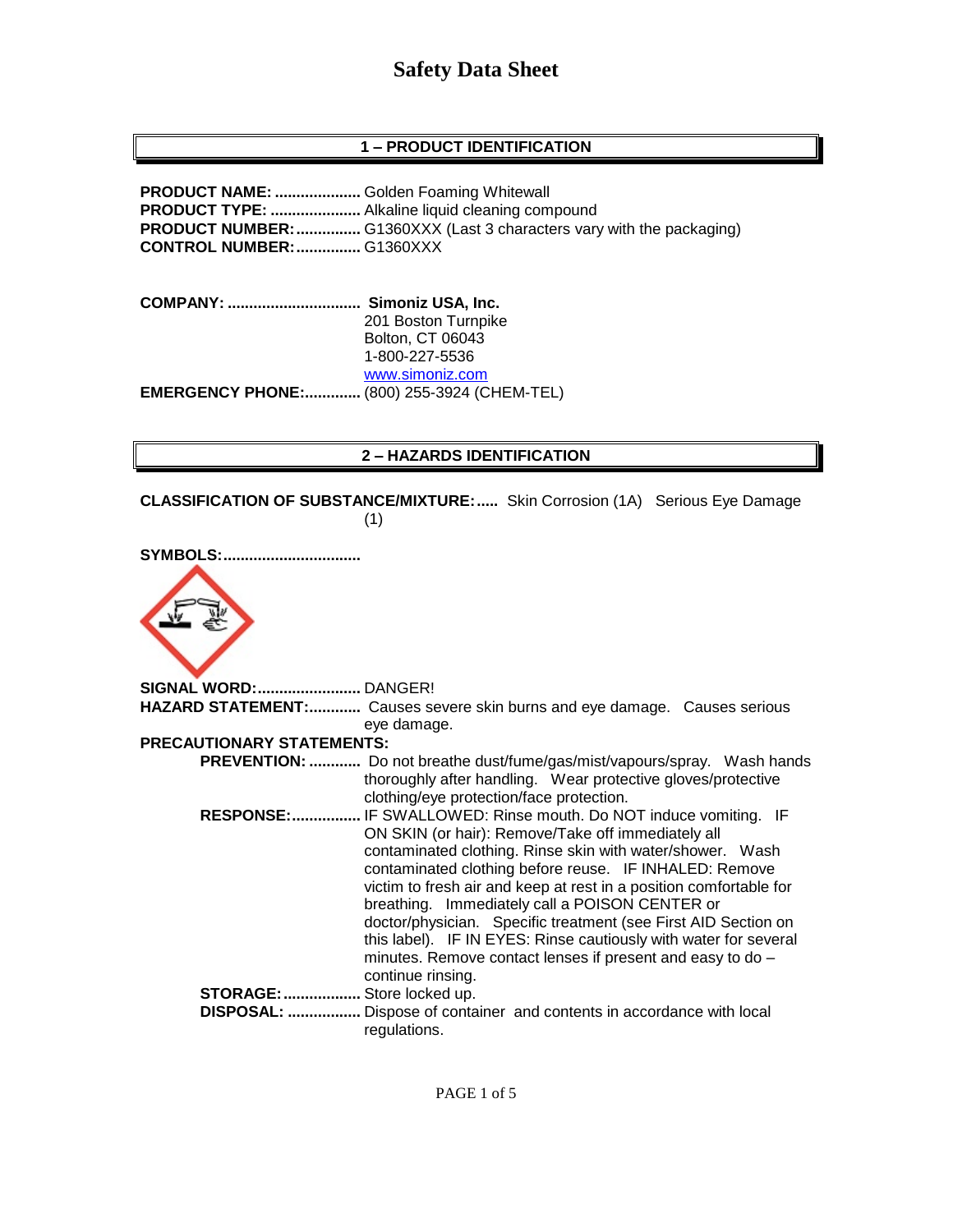## **3 – COMPOSITION / INFORMATION ON INGREDIENTS**

Water 7732-18-5 2-Butoxy Ethanol 111-76-2 Sodium Metasilicate 6834-92-0 Sodium Alpha Olefin Sulfonate 68439-57-6 Sodium Xylene Sulfonate 1300-72-7

## **INGREDIENT C.A.S. NUMBER**

Percentages of ingredients are being withheld as trade secret information. This information will be disclosed as necessary to authorized individuals

## **4 – FIRST-AID MEASURES**

|                | <b>BREATHING (INHALATION):</b> If victim shows signs of discomfort or irritation, remove to fresh<br>air. If symptoms persist, get immediate medical attention.                                                                             |
|----------------|---------------------------------------------------------------------------------------------------------------------------------------------------------------------------------------------------------------------------------------------|
|                | <b>SWALLOWING (INGESTION): .</b> DO NOT INDUCE VOMITING! Drink a large quantity of water or<br>milk. Do not attempt to give liquids to an unconscious person.<br>Get immediate medical attention!                                           |
| <b>EYES:</b>   | Flush eyes with a large quantity of fresh water for at least 15<br>minutes. Apply ice compresses and GET IMMEDIATE<br>EMERGENCY MEDICAL ATTENTION by an eye specialist. It<br>may be necessary to take victim to a hospital emergency room. |
| SKIN (DERMAL): | Flush from skin and clothing with large amounts of fresh water. If<br>irritation persists, consult physician. Wash contaminated clothing<br>before wearing.                                                                                 |

# **5 – FIRE-FIGHTING MEASURES**

**FLASHPOINT:...........................** This product is non-flammable.

**EXTINGUISHING MEDIA:.........** This product is non-flammable. Use extinguishing media suitable for materials already burning.

**SPECIAL FIRE FIGHTING PROCEDURES: ............**Firefighters working in areas where this product is present should be equipped with an approved, fully enclosed SCBA.

**UNUSUAL FIRE AND EXPLOSION HAZARDS:......**None known.

# **6 – ACCIDENTAL RELEASE MEASURES**

**SPILL PROCEDURES:.............** Dike to prevent spillage into streams or sewer systems. Consult local, state and federal authorities.

**WASTE DISPOSAL: .................** As recommended by local, state and federal authorities.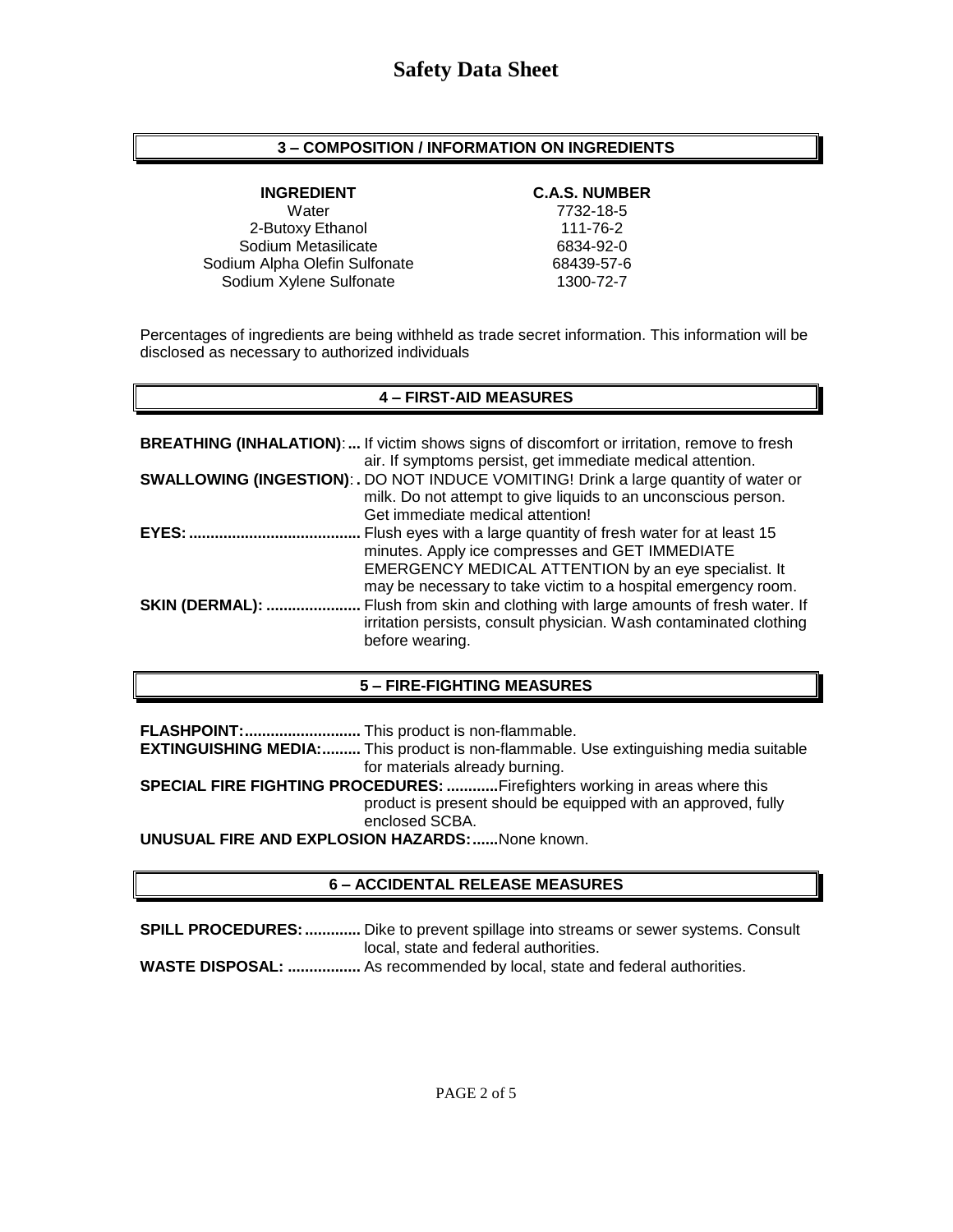#### **7 – HANDLING and STORAGE**

| STORAGE:         | . Store in a cool, well ventilated area. Avoid overheating or                                                                                                                                                                                                            |
|------------------|--------------------------------------------------------------------------------------------------------------------------------------------------------------------------------------------------------------------------------------------------------------------------|
|                  | freezing.                                                                                                                                                                                                                                                                |
| <b>HANDLING:</b> | Under normal use according to label instructions, special<br>protection should not be necessary. Wear eye protection if<br>product is likely to splash. Do not place this product in an<br>unmarked container! Keep away from children! Spilled material is<br>slippery. |

#### **8 – EXPOSURE CONTROLS / PERSONAL PROTECTION**

**RESPIRATORY PROTECTION:**Not usually needed in well-ventilated areas. If needed, use a NIOSH approved respirator.

**PROTECTIVE CLOTHING:.......** Nitrile or PVC gloves, and chemical splash goggles.

**ADDITIONAL MEASURES: ......** Under normal use according to label instructions, special protection should not be necessary. Wear eye protection if product is likely to splash.Do not place this product in an unmarked container! Keep away from children! Spilled material is slippery.

# **INGREDIENT C.A.S. NUMBER PEL**

2-Butoxy Ethanol 111-76-2 20 ppm TLV, 25 ppm PEL Sodium Metasilicate 6834-92-0 No limit established Sodium Alpha Olefin Sulfonate 68439-57-6 No limits established Sodium Xylene Sulfonate 1300-72-7 No limits established

Water **7732-18-5** No limits established

#### **9 – PHYSICAL / CHEMICAL PROPERITES**

**APPEARANCE & ODOR: .........** Green-orange transparent liquid. Slight solvent odor.

| <b>ODOR THRESHOLD:  N/A</b>                |             |
|--------------------------------------------|-------------|
|                                            |             |
| MELTING POINT:  210 degrees F.             |             |
| FREEZING POINT:  N/A                       |             |
| <b>BOILING POINT:</b> 210 degrees F.       |             |
| <b>BOILING POINT RANGE: N/A</b>            |             |
| FLASHPOINT: This product is non-flammable. |             |
| EVAPORATION RATE:  N/A                     |             |
| FLAMMABILITY (solid/gas): N/A              |             |
| EXPLOSION LIMITS:  N/A                     |             |
| VAPOR PRESSURE:  N/A                       |             |
| <b>SPECIFIC GRAVITY:  1.02</b>             |             |
| SOLUBILITY IN WATER:  Completely soluble.  |             |
| <b>PARTITION COEFFICIENT:  N/A</b>         |             |
|                                            |             |
|                                            |             |
| VISCOSITY:  Water thin                     |             |
|                                            | PAGE 3 of 5 |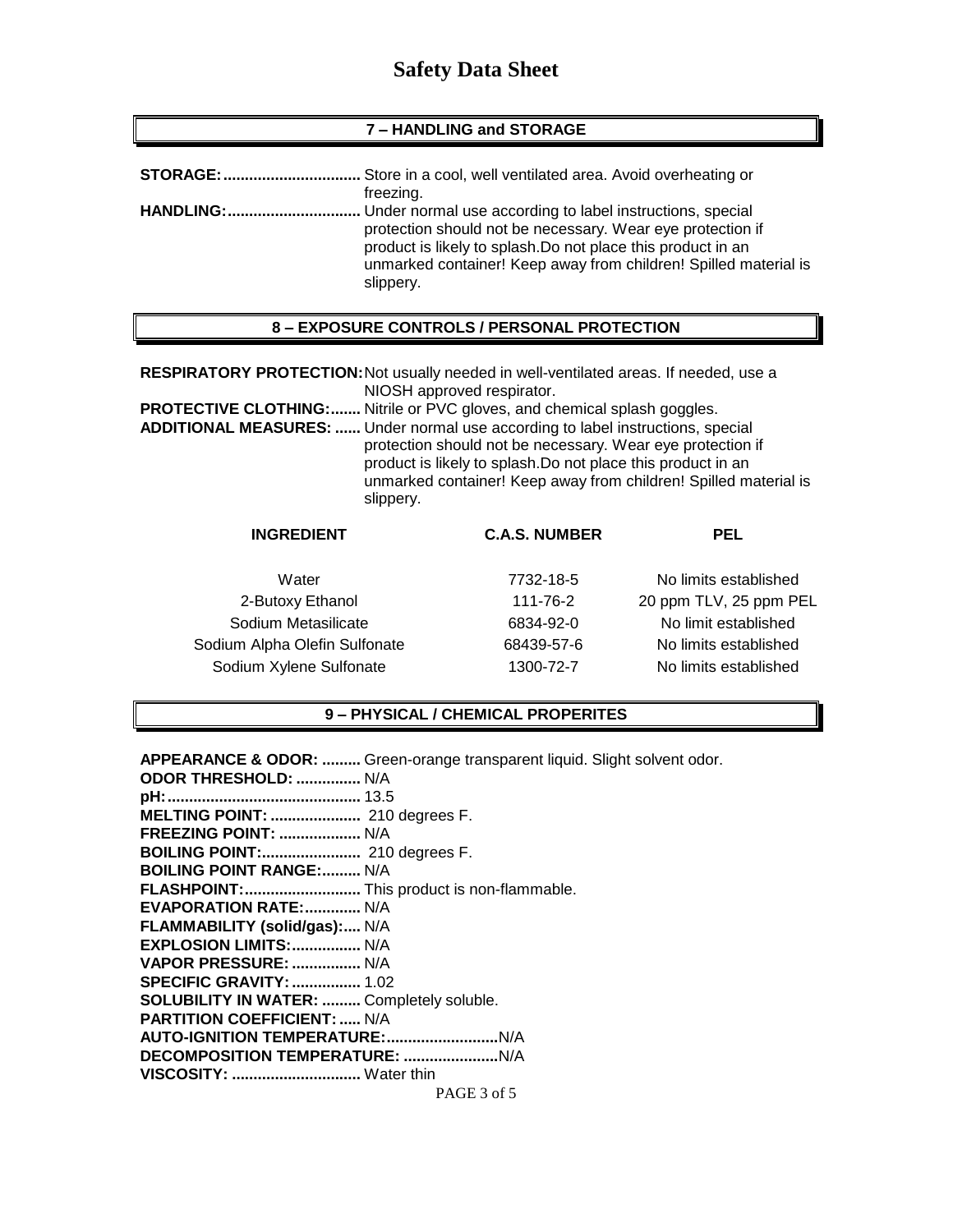# **10 – STABILITY and REACTIVITY**

**STABILITY: .................................** Stable under normal conditions. **HAZARDOUS DECOMP.:.........** This product not known to polymerize. **INCOMPATIBILITY:..................** Do not mix with acids or other detergents.

#### **11 – TOXICOLOGICAL INFORMATION**

**ROUTE(S) OF ENTRY:.............** Ingestion. Not likely to be inhaled in dangerous amounts. **LISTED CARCINOGEN: ...........** None over 0.1%. **MEDICAL CONDITION AGGRAVATED:..................**May aggravate pre-existing dermatitis. **INHALATION:............................** Not likely to be inhaled in hazardous amounts. Maintain adequate ventilation in the work area. **INGESTION:..............................** This material can cause irritation or damage to stomach and esophagus. **EYES:........................................** Undiluted product will cause burns or eye irritation, or possibly blindness. **SKIN (DERMAL): ......................** This product may cause burns or irritation if not removed from the skin. Chronic overexposure may cause injury to blood, liver & kidneys. **ACUTE TOXICITY\* (ORAL):…… .............................**>2000 mg/kg **ACUTE TOXICITY\* (DERMAL):.. .............................**>2000 mg/kg **ACUTE TOXCITY\* (INHALATION):..........................**>20,000 ppm V (Gas), >20 mg/l (Vapor), >5 mg/l (Dust)

**\***Determined using the additivity formula for mixtures (GHS Purple Book, 3.1.3.6)

## **12 – ECOLOGICAL INFORMATION**

#### **ENVIRONMENTAL FATE AND DISTRIBUTION:** N/A

#### **13 –DISPOSAL CONSIDERATIONS**

**WASTE DISPOSAL: .................** As recommended by local, state and federal authorities.

#### **14 – TRANSPORTATION INFORMATION**

**PROPER SHIPPING NAME:.....** Not D.O.T. regulated. **HAZARD CLASS:...................... UN/NA NUMBER: ..................... PACKAGING GROUP :.............**

#### **15 - REGULATIONS**

Contents of this MSDS comply with the OSHA Hazard Communication Standard 29CFR 1910.1200

PAGE 4 of 5